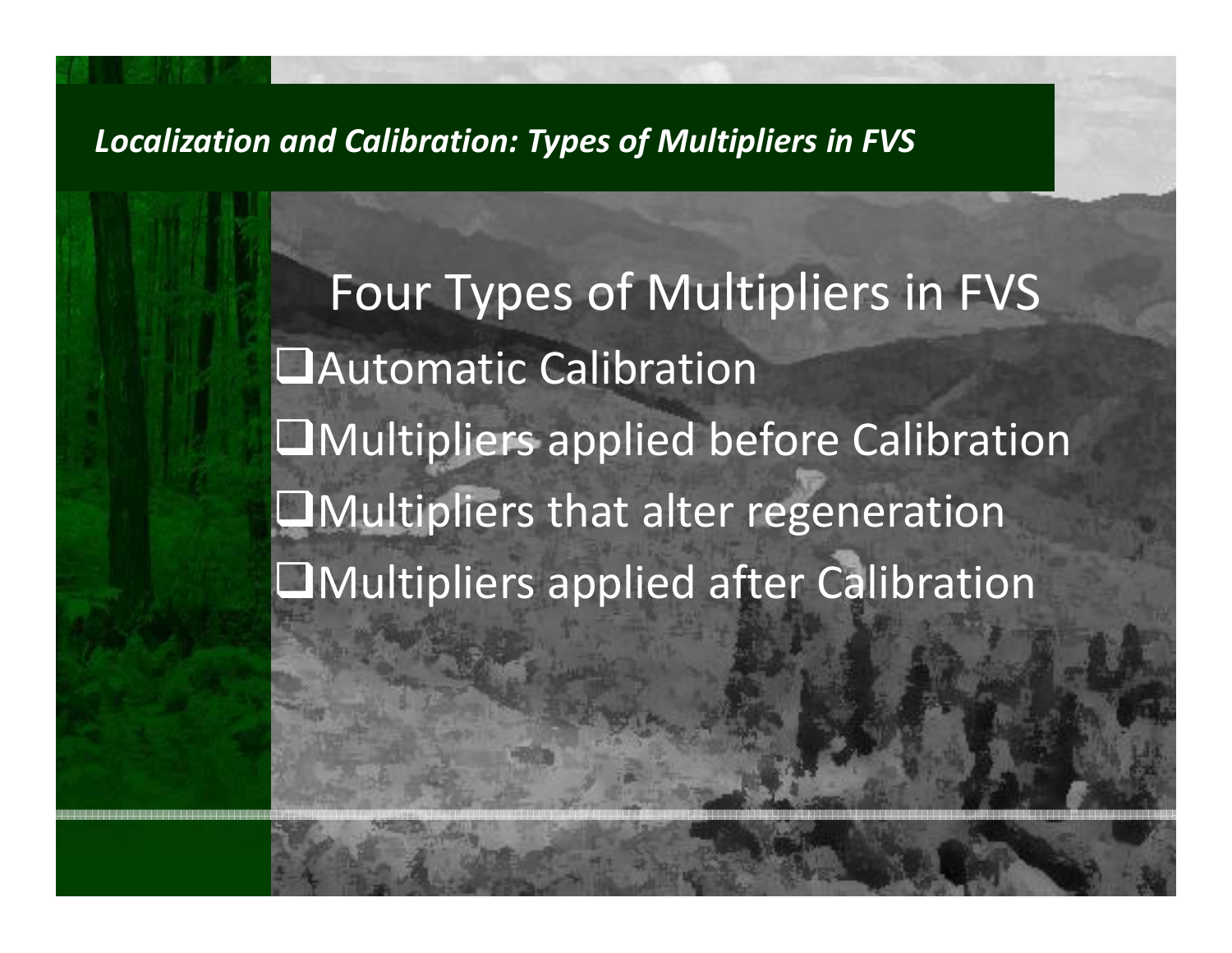Automatic Calibration  $\square$  Scales small tree height growth  $\square$  Scales large tree diameter growth  $\square$  These values are attenuated overtime **QCan be turned off with NOCALIB**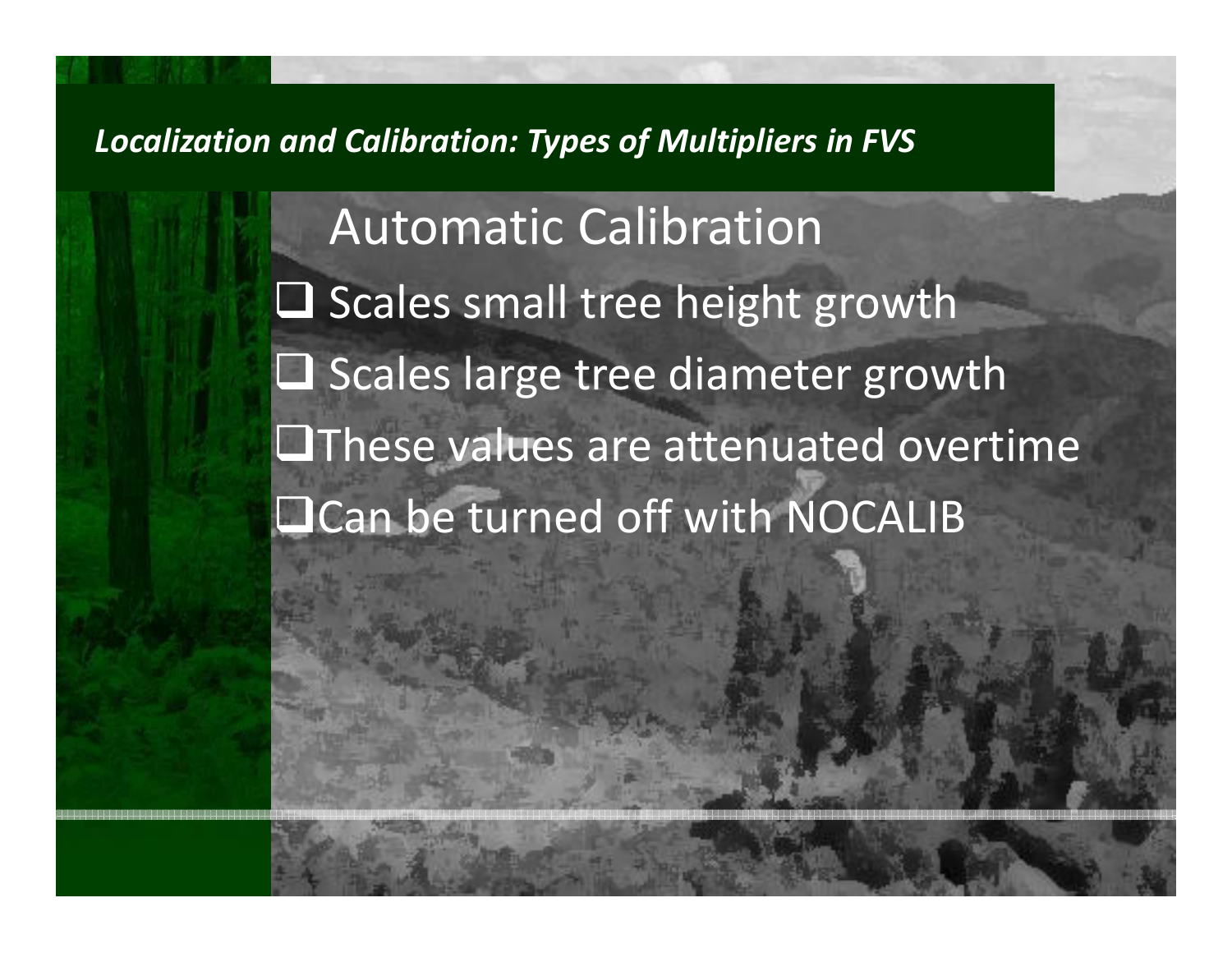Multipliers applied before Calibration Applied before Calibration  $\Box$ Permanent scale factor (not attenuated) Large Tree diameter: READCORD **Q** Large Tree height: READCORH □ Small Tree height: READCORR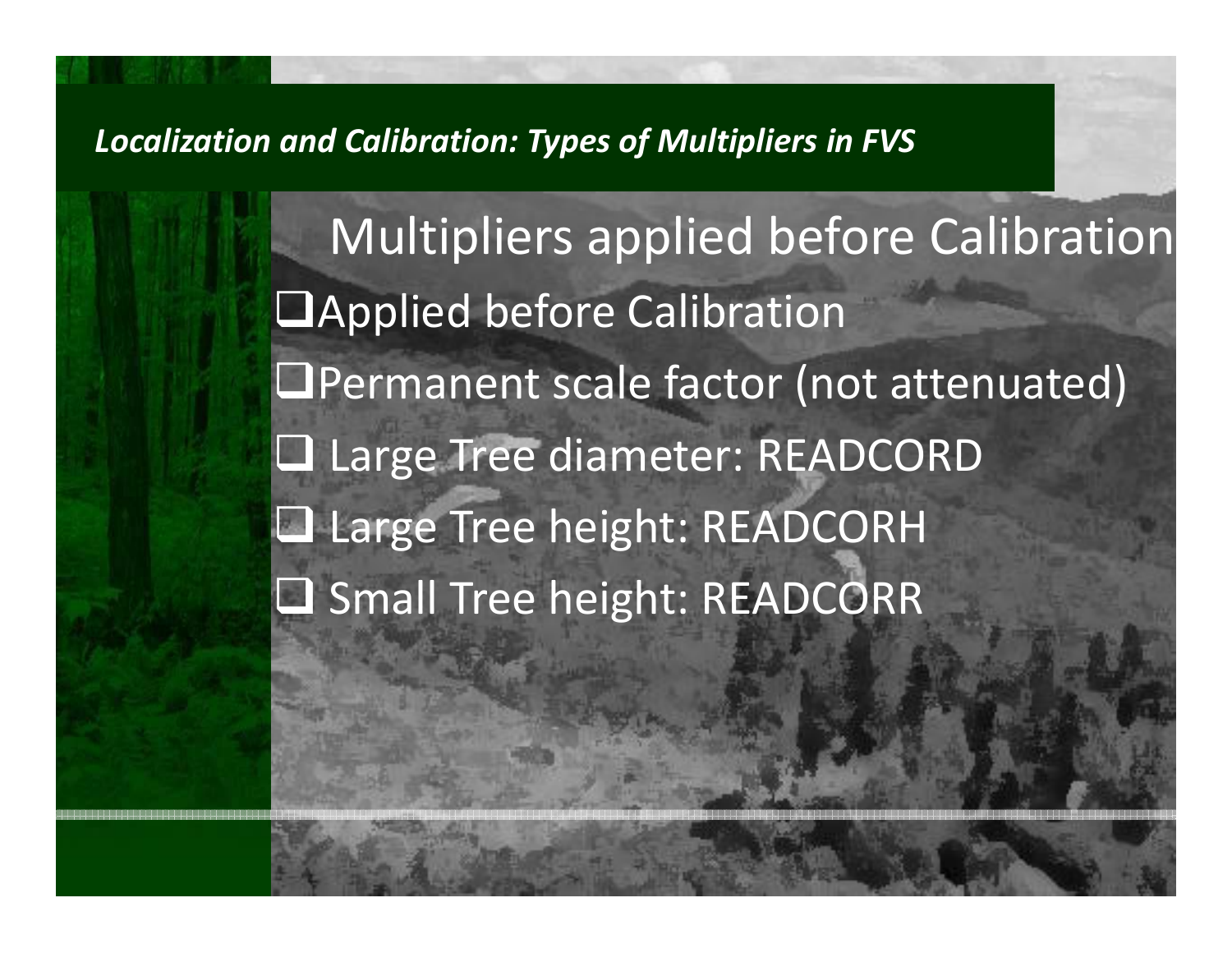Multipliers that alter regeneration  $\square$ Modifies regeneration establishment **QHeight of seedlings: HTADJ OProbability of stocking: STOCKADJ OSpecies occurrence: SPECMULT** Numbers of stump sprouts: SPROUT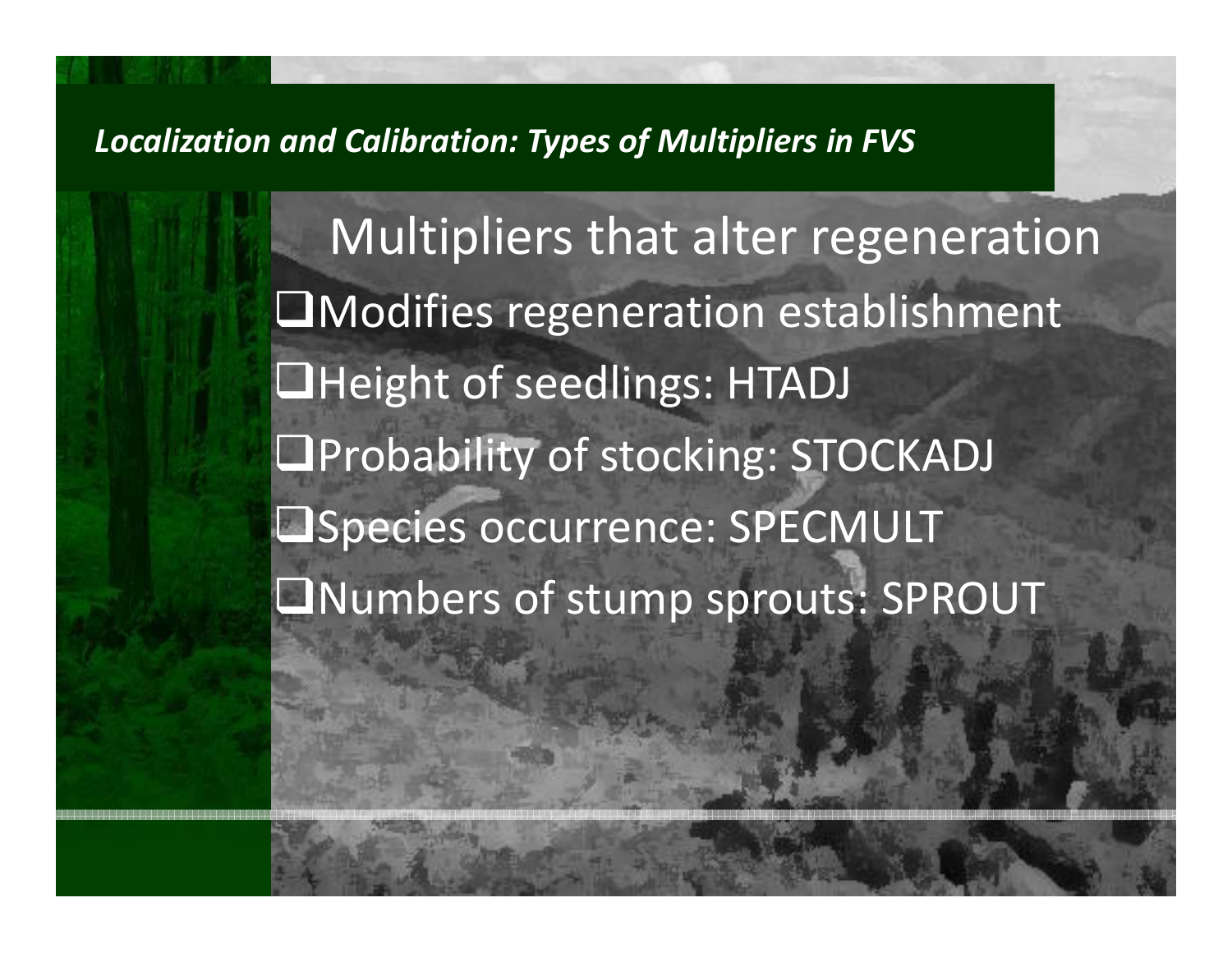Multipliers after Calibration **Not attenuated**  $\square$  Can be changed cycle to cycle Large Tree Diameter growth: BIAMULT Large Tree Height growth: HTGMULTT  $\square$  Small Tree height growth: REGHMULT **Q** Small Tree diameter growth: REGDMULT **Q** Crown change: CRNMULT Mortality: MORTMULT ■ End of cycle Diameter Growth: FIXDG ■ End of cycle Height growth: FIXHTG ■ End of cycle Mortality: FIXMORT ■ End of cycle crown widths: FIXCW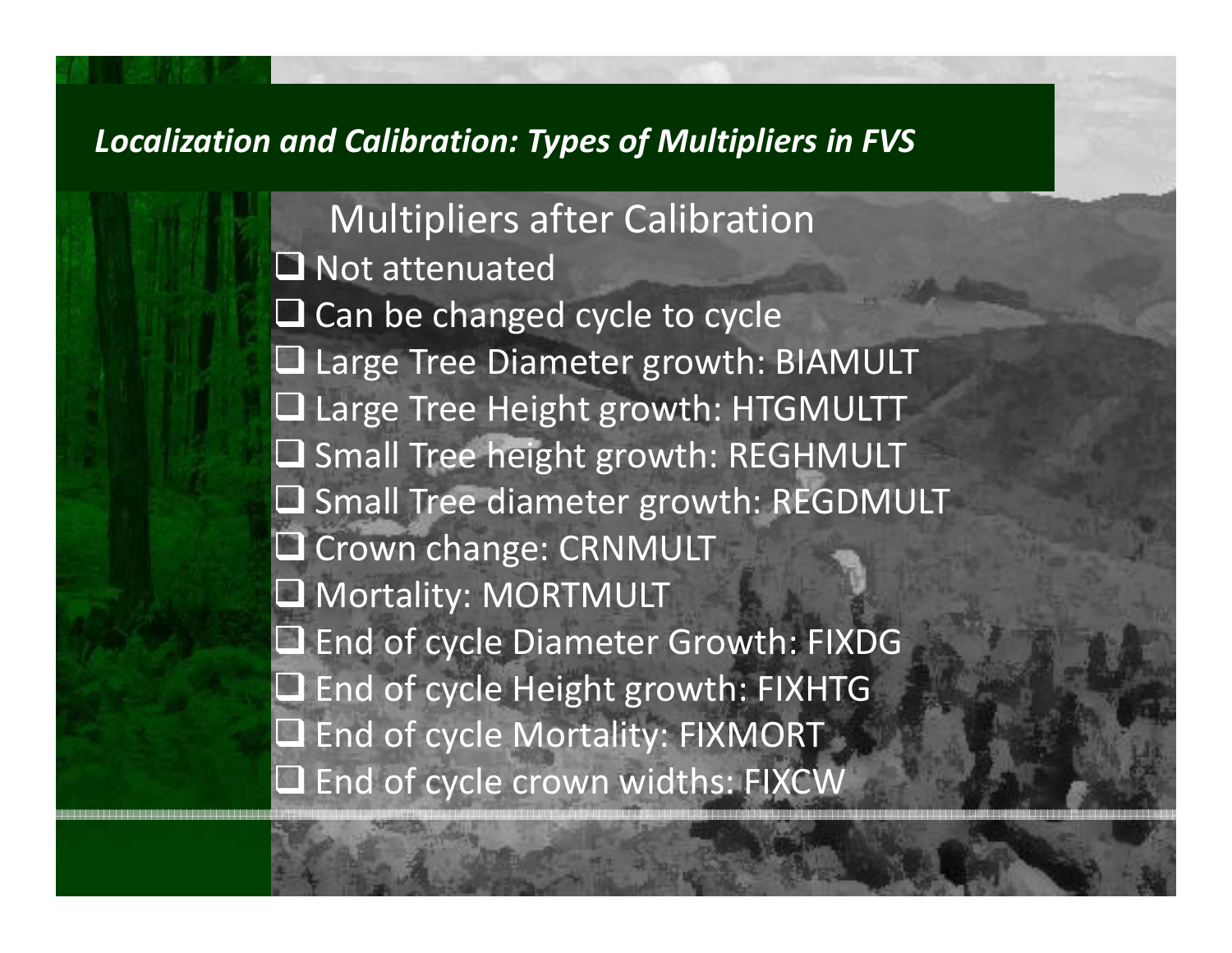**Example steps for correcting consistent bias large tree diameter growth** 1. Insert CALBSTAT keyword to get values 2. Examine and throw out outliers 3. Re‐run 4. Auxiliary file with provide average large tree diameter growth scale factors by species

5. Apply with READCORD keyword